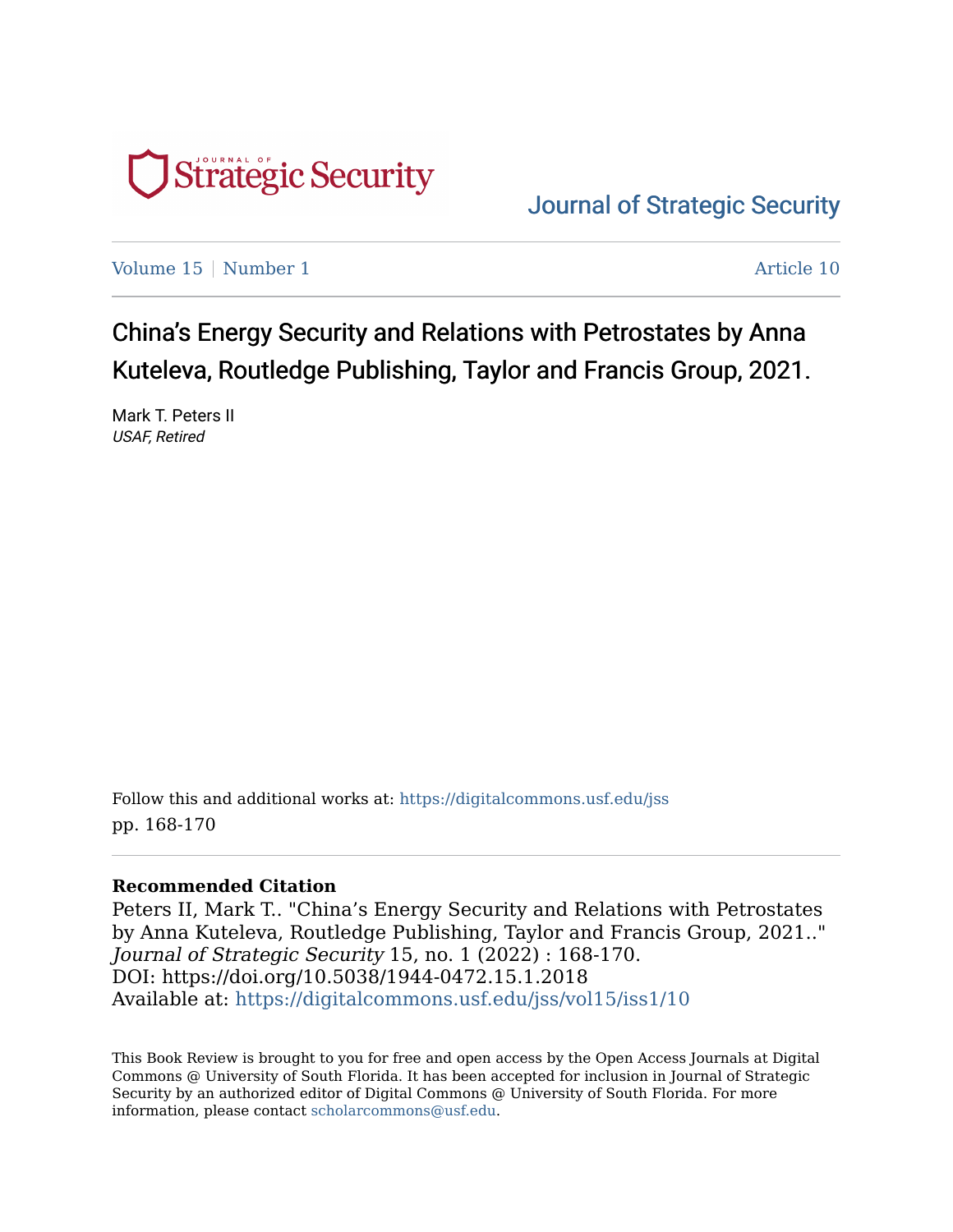**China's Energy Security and Relations with Petrostates by Anna Kuteleva, Routledge Publishing, Taylor and Francis Group, 2021.**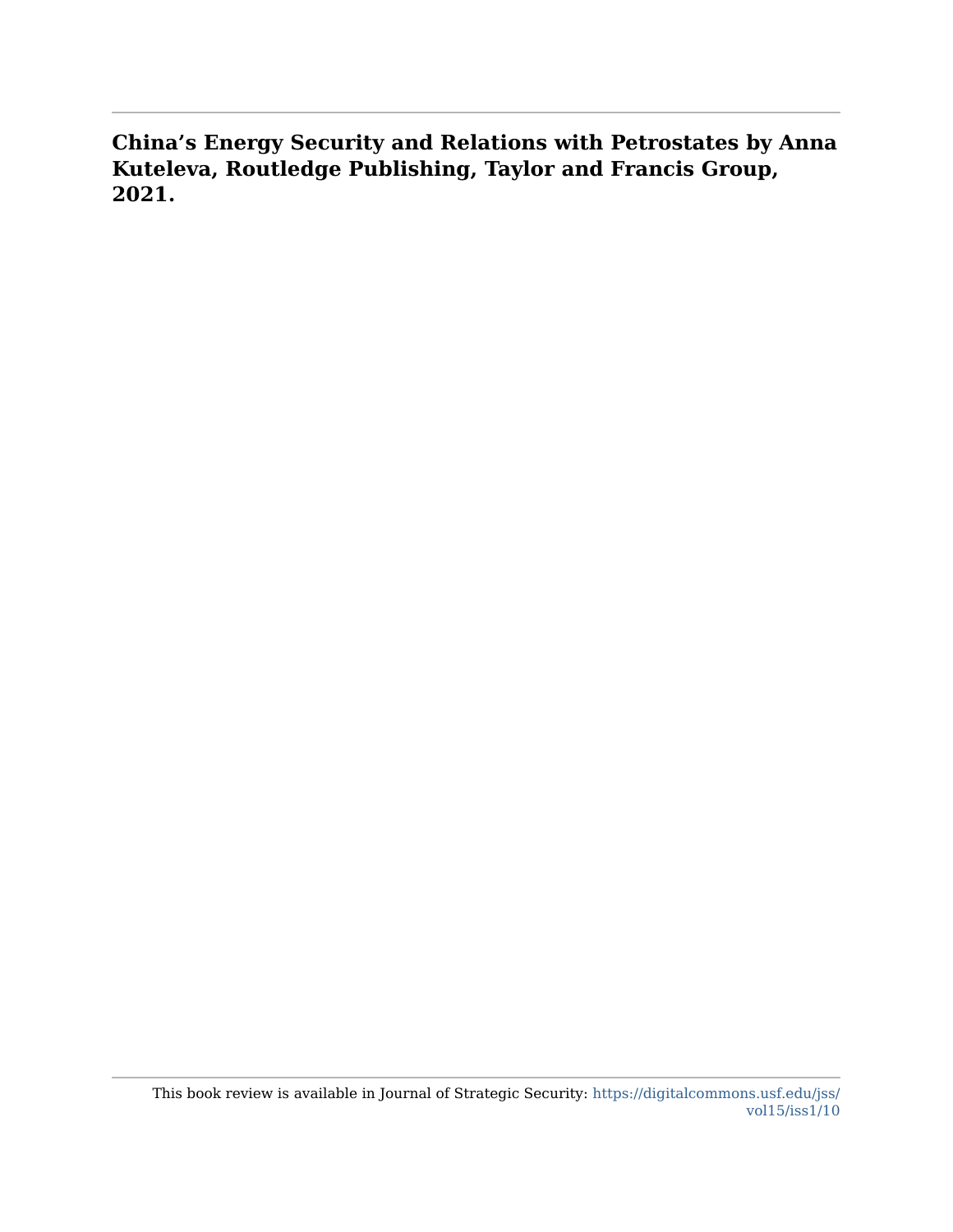## *China's Energy Security and Relations with Petrostates* **by Anna Kuteleva, Routledge Publishing, Taylor and Francis Group, 2021. ISBN 978- 0367651329, Photographs. Notes. Sources cited. Index. Pp., 164. \$160.00.**

Review by Dr. Mark T. Peters II USAF, Retired

Security depends on a state's culture, how they think, talk, and interact with others based on a particular issue, in this case, oil. In *China's Energy Security and Relations with Petrostates,* Dr. Kuteleva examines Chinese narratives, and how discourse drives interactions with other states. Beginning with a traditional petrostate (a state driven by oil resources), the book considers a constructivist approach to the internal and external narratives for China, Russia, and Kazakhstan. The discursive narrative works through the states' original language, to obtain a contextual understanding. These base understandings then allow comparing various regions, goals, and outcomes for those states. This book hits at the highest conceptual levels, diving deep into discursive narrative deconstruction with outstanding examples textually and graphically to support the conclusions. I recommend this book for specialists in the Pacific and Central Asian regions, as well as long-time security specialists.

The basic theoretical framework considers how different states understand oil and how those understandings influence their relations. The author starts with Chinese history since 1990 as they filled a role as the world's factory floor with correspondingly increasing rates of energy consumption. During this period, the Organization for Economic Cooperation and Development (OECD) states saw an average energy consumption rise of 13%, global consumption rose by 30% and Chinese consumption rose by 70%. Currently, China consumes at least 10% more than it produces in natural gas, oil, and coal, despite extracting oil in over 42 other nations, largely as part of the Belt and Road Initiative (BRI). These foundations reveal how resources shape actions, and how discourse supports some interpretations while marginalizing others. The text applies the narrative deconstruction framework to the problem through four areas: defining the subject (oil), defining the self-actors ("we" compared to oil), defining the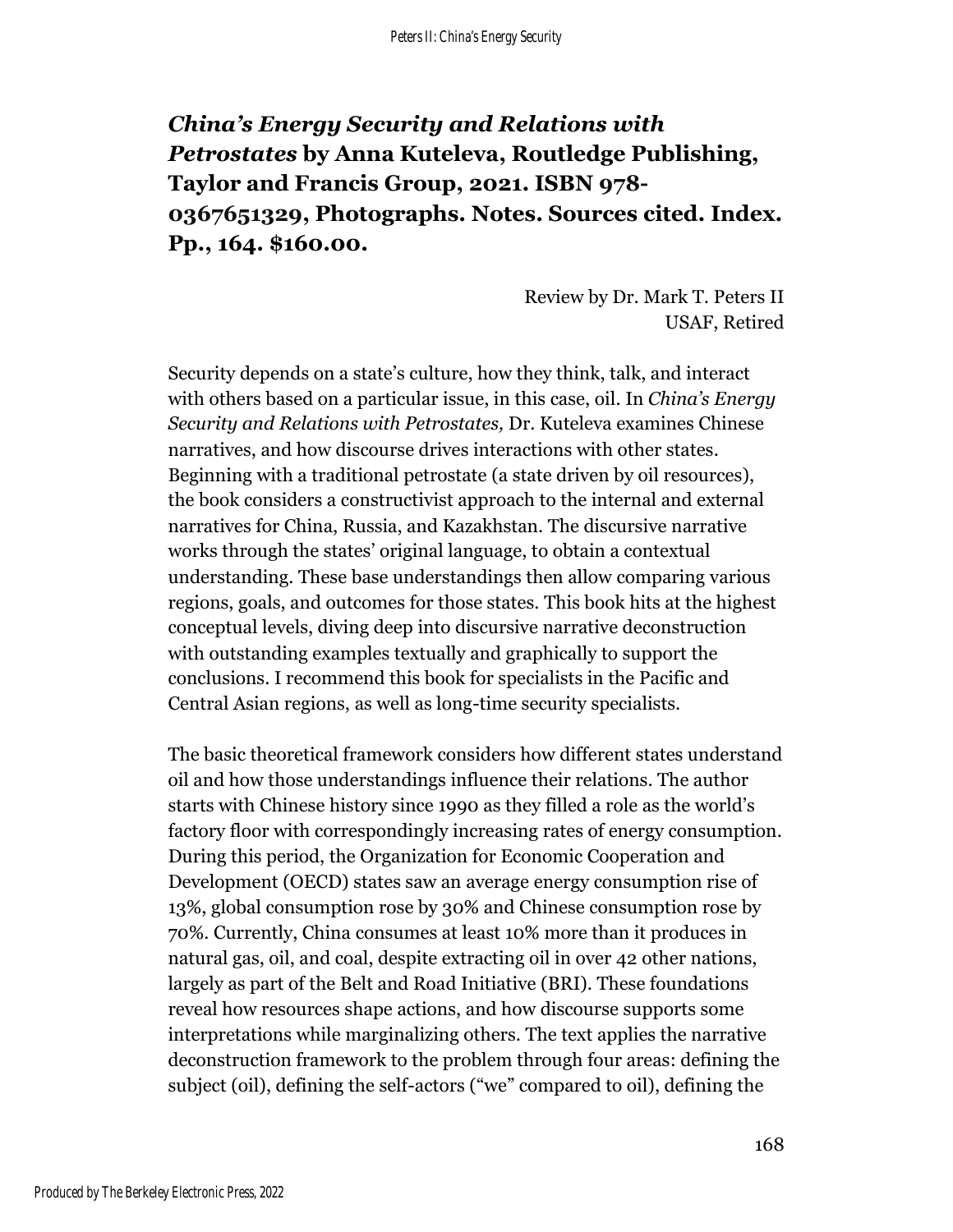other-actors ("they" compared to oil), and actions (what are we doing with oil). Each area provides an opportunity to construct a discourse framework about China, Kazakhstan, and Russia.

China's oil relationships, like much of the communist discourse, goes back to the 1950s in modeling oil workers as state heroes at Daqing oilfield due to their perseverance and dedication. The production concept is diffused from merely capitalistic to focus on the idea of responsibility and Chinese heritage. The Museum of the Daqing oilfield offers cultural understanding through ideology rather than engineering accomplishments. During the 1980s, China was the world's 4th largest producer of oil, but by 2002 they had become the world's 2nd largest consumer. The Chinese oil narrative walks the line between being a developing nation that deserves the right to use energy and viewing energy as a non-traditional threat. The discourse portrays China as seeing energy availability as tied to distribution. This distribution appears as based on neither economics nor security, but politically motivated during state-to-state relationships. The underlying Chinese goal is to stand alone as an Asian power producing, but not relying, on oil.

Russia faces a similar challenge in appearing as an energy superpower rather than a raw material appendage. Internal imagery, supported by extensive graphics, shows Russians perceive energy as a matriarch, providing for need in an example where a cartoon shows a mother feeding her Russian baby (Putin) oil. The discussion in the other half shows the oil addiction through the word "Democracy" in Cyrillic and built out of canisters which fill with oil, postulating that the state is nothing more than a container for oil. Kuteleva references early writings of Victor Pelevin suggesting the entire Russian culture is just mold on a pipeline, existing because the pipe is heated while knowing the pipe is only heated to allow faster oil transport. Putin strives to portray Russia as a strong and independent, energy superpower. Russia wants merely to sell oil to China, while China views Russia as an important socialist partner and collaborator. These portrayals cause stress between each nation's internal view from Xi's "Energy Dream" to Putin's "Energy Superpower."

Kazakhstan becomes the odd spoke in this trio. Narsultan Nazarbayev the Prime Minister of the region under the Soviet Union, was elected President in 1990, and retired as "Elbasy" or leader for life in 2019. The